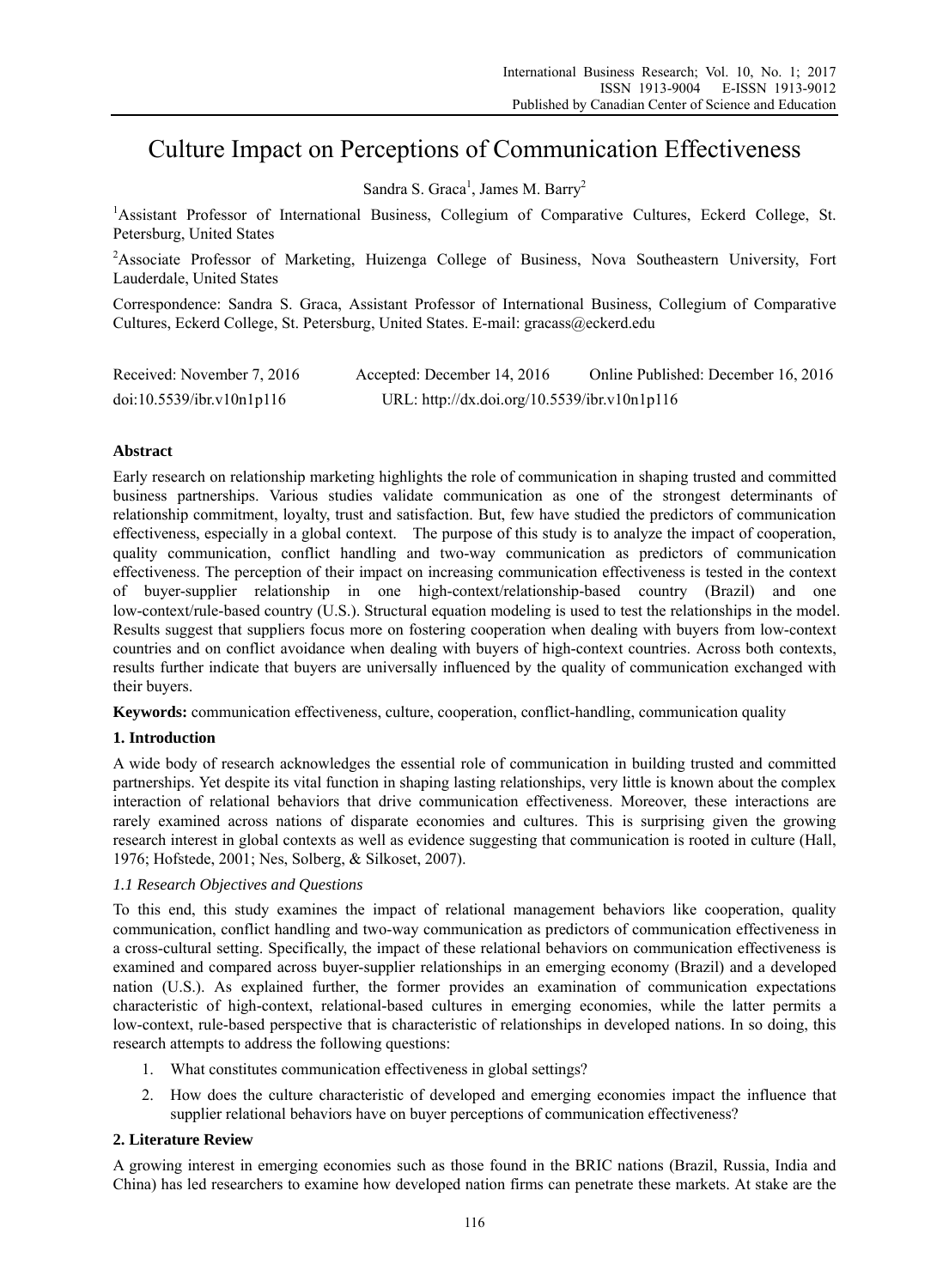investments made in foreign talent, supply chain resources and infrastructure to sustain a profitable relationship. But, beyond just entry mode challenges, these firms face a myriad of cultural and institutional impediments to their expansion strategies when attempting to sustain relationships. Confronted with language barriers, high public mistrust (Li, 2009) and disparate communication styles (Hall, 1976), suppliers of developed nations can easily underestimate the ongoing relational exercises required to bolster their buyer's trust. Communication competence in cross-border partnerships is key for suppliers to successfully increase buyer's trust in both the seller and the company.

A great deal of research has been devoted to the study of interpersonal relationship building between partners spanning developed and emerging nations (Doney, Cannon, & Mullen, 1998). Much relates to the role of relationship behaviors or the establishment of an exchange climate conducive to successful partnerships (Graça, Barry, & Doney, 2015). Exchange theory suggests that a healthy exchange climate "removes barriers of risk and uncertainty while signaling commitment to making a relationship work" (Smith, 1998a, p. 79). But missing in the research is an in-depth examination of how a healthy exchange climate ensures communication effectiveness, as the tie that binds relationships (Duncan & Moriarty, 1998; Styles, Patterson, & Ahmed, 2008).

First, the literature review on communication effectiveness is presented, followed by a discussion regarding relationship behavior, exchange climate and relationship norms. The main predictors of communication effectiveness, namely cooperation, quality communication, conflict handling and two-way communication are presented along with their corresponding hypotheses. Finally, the role of culture in communication competency and effectiveness is examined accompanied by the remaining hypotheses.

## *2.1 Communication Effectiveness*

Sharma and Patterson (1999) describe communication effectiveness as "the formal as well as informal sharing of meaningful and timely information" (p. 158) with the purpose to inform and educate in an empathetic manner. They find that communication effectiveness positively impacts the perceived quality delivered by the supplier and to influence relationship commitment and trust.

Several empirical studies confirm that communication effectiveness accounts for much of the explained variation in relationship outcomes like commitment (Sharma & Patterson, 1999; Styles et al., 2008) and trust (J. C. Anderson & Narus, 1990; Z. X. Chen, Shi, & Dong, 2008; Styles et al., 2008). In essence, communication effectiveness is dependent upon the buyer's perception of how much the supplier keeps the buyer informed regarding their orders and explains concepts and recommendations in a meaningful way. We contend that buyer's perception is a function of his or her culture and country's institution orientation. We also contend that what shapes perception of communication effectiveness is a combination of supplier's cooperation, quality of communication, conflict-handling ability and two-way communication.

# *2.2 Relationship Behaviors, Exchange Climates and Relationship Norms*

Aspects of communication quality, conflict resolution and cooperation have been collectively examined as precursors to successful partnerships in studies of relationship behaviors (Crosby, Evans, & Cowles, 1990; Mohr & Nevin, 1990; Mohr & Spekman, 1994; Smith, 1998b; Tuten & Urban, 2001) and exchange climate (Graça et al., 2015; Park, Vertinsky, & Lee, 2012; Robson, Skarmeas, & Spyropoulou, 2006). Characteristics of communication quality, conflict resolution and cooperation, in these studies, are referred as core attributes of partnerships well suited for task efficiency, trust building and transfer of tacit knowledge among partners (Park et al., 2012). Others refer to a communication competence manifested in relationship norms. In this case, two-way communication and cooperation are two of the social and behavioral factors that govern a buyer-supplier relationship (Heide & John, 1992; Ketkar, Kock, Parente, & Verville, 2012).

# 2.2.1 Cooperation

Cooperation denotes a voluntary coordinated action intended to achieve reciprocated outcomes. J. C. Anderson and Narus (1990) define it as "similar or complementary coordinated actions taken by firms in interdependent relationships to achieve mutual outcomes or singular outcomes with expected reciprocation over time" (p. 45). This is a measure of not just how much the supplier helps the buyer, but also the extent to which the buyer's company helps the supplier. Cooperation's main assumption is that mutual outcomes are better achieved as a joint effort. Although cooperation has not been found to be a direct driver of outcomes such as performance satisfaction, cooperation is found to be an important factor in the exchange climate of U.S. business partnerships (Graça, Barry, & Doney, "in press").

From transaction cost perspective, cooperative relationships are seen as economically efficient. Partners can be expected to achieve channel efficiencies that pave the way for achieving mutual goals through more effective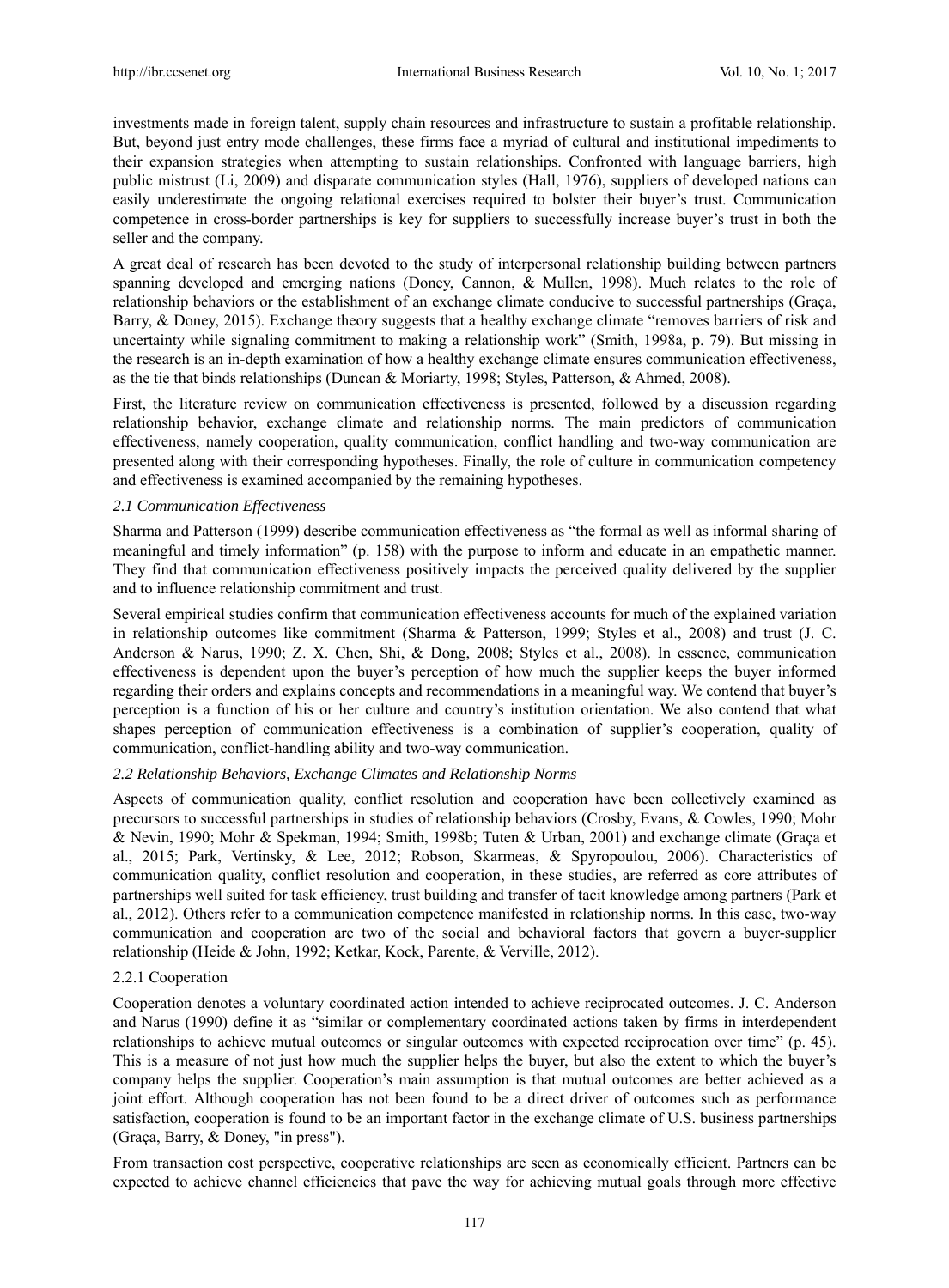communication. A number of studies have found a positive relationship between cooperation and communication effectiveness both in the U.S. (J. C. Anderson & Narus, 1990; García Rodríguez, José Sanzo Pérez, & Trespalacios Gutiérrez, 2007) and Brazil (Vieira, Monteiro, & Veiga, 2011). Consistent with their findings, we posit that:

H1: Greater Cooperation will increase buyer's perception of supplier's Communication Effectiveness.

# 2.2.2 Quality of Communication

Quality of communication demonstrates the supplier's expertise and competence. It relates to the accuracy, timeliness and completeness of the information provided to buyers (Mohr & Spekman, 1994). Quality of communication has been found to improve the quality of relationship between business partners (Graça et al., 2015). Thus, we posit that:

H2: Greater Quality of Communication will increase buyer's perception of supplier's Communication Effectiveness.

## 2.2.3 Conflict Handling

"Conflict handling refers to the supplier's ability to minimize the negative consequences of manifest and potential conflicts" (Ndubisi, 2007, p. 133). Thus, the supplier's ability to avoid problems or resolve an issue that may become a problem is the core of conflict handling. Communication is focused on problem-solving and the open discussion of solutions to possible problems that may arise. Maditinos, Chatzoudes, and Tsairidis (2011) found a positive relationship between conflict resolution and communication effectiveness. Consistent with their findings, we posit that:

H3: Conflicting Handling will increase buyer's perception of supplier's Communication Effectiveness

## 2.2.4 Two-way Communication

Two-way communication relates to the supplier and buyer ability to maintain each other well informed regarding relevant activities. (E. Anderson & Weitz, 1992; Mohr & Spekman, 1994). Despite mixed findings regarding two-way communication's impact on relationship quality, increasing sharing of pertinent information between business partners contributes to a positive atmosphere, thus we posit that:

H4: Greater Two-Way Communication will increase buyer's perception of supplier's Communication Effectiveness

## *2.3 The Role of Culture in Communication Competency*

Although these proposed relationships between relational behaviors and communications effectiveness are well founded, their manifestation varies widely across cultures. Indeed ''culture and communication are so intricately intertwined that they are, essentially synonymous'' (Deresky, 2008; Ketkar et al., 2012, p. 782). This would imply that the exchange climate is heavily influenced by culture or the "the collective programming of the mind distinguishing the members of one group or category of people from another" (Hofstede, 2001, p. 5). A number of studies have in fact demonstrated how cultural distance and cultural sensitivity impacts the flow of communication leading to trustworthy relationships (LaBahn & Harich, 1997; Nes et al., 2007).

But an understanding of the communication style adaptations required to suit different cultures is sorely lacking due to the underexplored mechanisms in inter-organizational relations (Nes et al., 2007) as well as the many cultural intricacies used to distinguish nations in the context of communication behaviors. According to (Griffith & Harvey, 2001), ''the lack of research on intercultural communications' role in influencing global relationships development within an inter-organizational network is surprising given the importance of relationships development in the global marketplace and the underlying role of communication in facilitating development'' (p. 88).

In the specific case of comparing relationship success between partners of developed nations with BRIC nations, the literature suggests the following conceptual abstractions when examining inherent cultural differences:

- 1. Institutionalism the extant of rule-based (developed nations) vs. relationship-based governance (BRIC nations) stemming from a society's informal institutions (Li, 2009).
- 2. Context the degree to which communication is high-context (BRIC nations) or low-context (developed nations) in its relationship building (Hall, 1976).
- 3. Collectivism/individualism the degree to which the society is characterized as collectivist (BRIC nations) or individualistic (developed nations) in its approach to relationship building (Hofstede, 2001).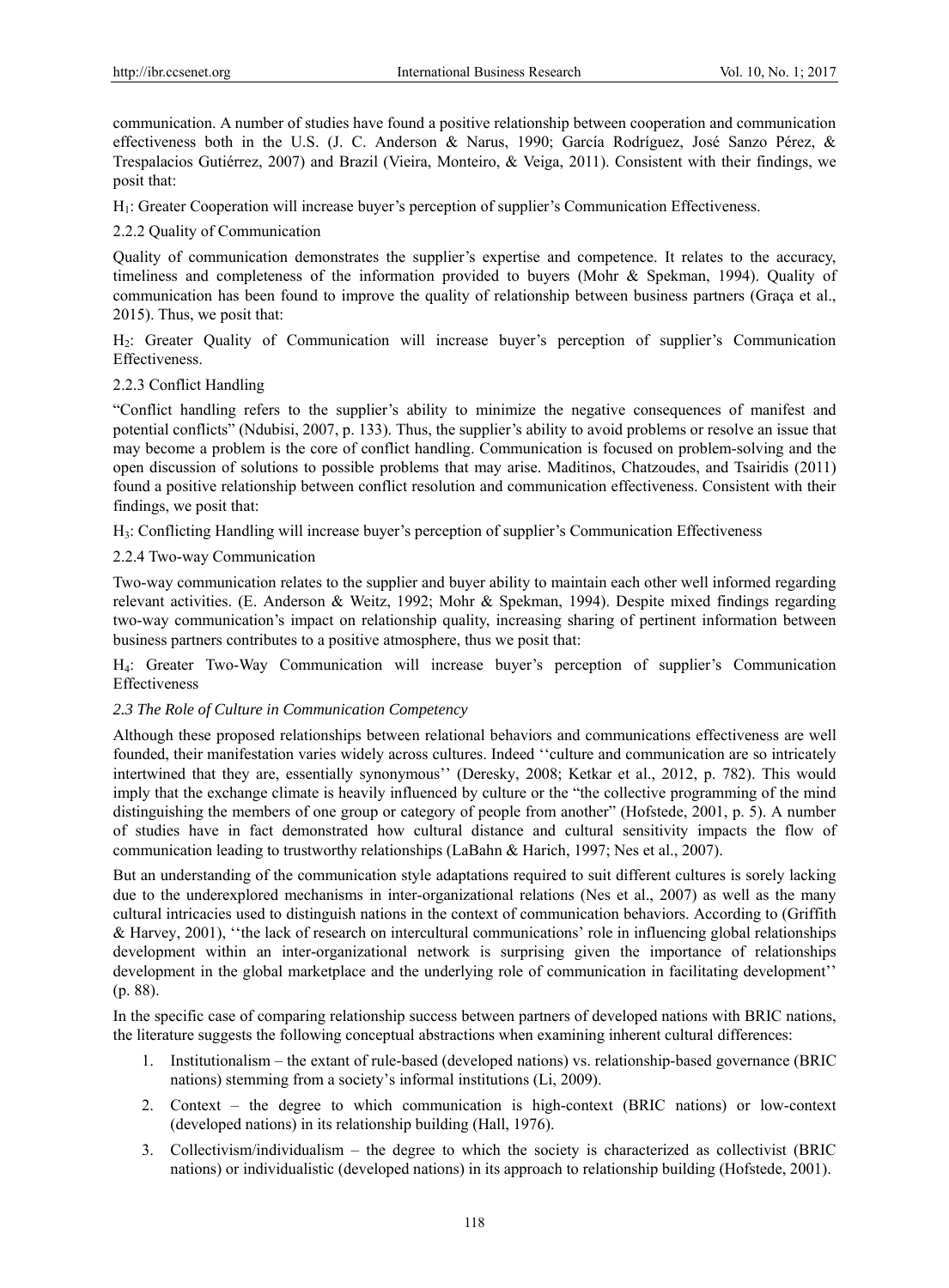4. Power distance – the degree to which societies are characterized as hierarchical (BRIC nations) or distributed equally (developed nations) as perceived by lower level members (Hofstede, 2001).

As described further, each explanation for inherent cultural distinction characterizes BRIC nations as being inherently more relational and developed nations as being more task oriented. Consequently, the distinct motives for creating exchange climates conducive to communication effectiveness may result in widely different expectations for relationship management behaviors. BRIC nations will likely see communications as an indication of their partner's trustworthiness; an interpersonal perspective. Firms from developed nations, on the other hand, will likely appreciate how effective communication contributes to operational efficiencies (Graça et al., "in press"). Shown in Table 1 is a summary of the distinctions inherent in cross-cultural partnerships between firms of developed and BRIC nations.

| <b>Cultural Dimension</b>                | <b>Relationship Marketing Impact</b>                                                                                                                           | Source(s)                                                                                                            |                                                                                                        |  |  |  |
|------------------------------------------|----------------------------------------------------------------------------------------------------------------------------------------------------------------|----------------------------------------------------------------------------------------------------------------------|--------------------------------------------------------------------------------------------------------|--|--|--|
|                                          | <b>INDIVIDUALISM</b>                                                                                                                                           | <b>COLLECTIVISM</b>                                                                                                  |                                                                                                        |  |  |  |
| <b>Relational Motivation</b>             | Task<br>prevails<br>relationship;<br>over<br>transaction oriented (i.e., focus on<br>results)                                                                  | Relationship prevails over task (e.g.,<br>focus on process)                                                          | (Hofstede,<br>2011;<br>Kawar,<br>2012)                                                                 |  |  |  |
| Knowledge Interests                      | Explicit<br>attributes<br>of<br>knowledge<br>(concerned with rationality)                                                                                      | Tacit knowledge (e.g., history, norms<br>& embedded knowledge interpreted<br>through cultural context)               | (Möller & Svahn, 2004)                                                                                 |  |  |  |
| Preferred Governance                     | Governance<br>economic<br>through<br>instruments (e.g., legal contracts)                                                                                       | Governance through personal ties,<br>relationship norms & involvement                                                | (Ketkar et al., 2012; Li, 2009;<br>Schwartz & Bilsky, 1990)                                            |  |  |  |
| <b>Trust Formation</b>                   | calculative<br>Trust<br>is<br>a<br>process<br>(individualists make a cost-benefit<br>analysis of working with other party;<br>based on evidence of competence) | Trust is a predictive process<br>seek<br>behavioral<br>(members)<br>conformity; based on evidence of<br>benevolence) | (Doney et al., 1998)                                                                                   |  |  |  |
| Preferred<br>Mode<br>of<br>Communication | Low levels of social interactions (e.g.,<br>written, digital communications)                                                                                   | Extensive face-to-face interaction                                                                                   | (Erez & Earley, 1993; Ketkar<br>et al., 2012; Li, 2009; Möller<br>& Svahn, 2004; H. Triandis,<br>1995) |  |  |  |
| Scope of Interaction                     | Interaction<br>restricted<br>to<br>economic-driven matters                                                                                                     | Regularly<br>engage<br>in-group<br>in<br>activities                                                                  | (Gregory & Munch, 1997;<br>Hui & Triandis, 1986; Ketkar<br>et al., 2012)                               |  |  |  |
| Partnering Motivation                    | Reduce threat of opportunism and<br>transaction costs                                                                                                          | Desire for close ties & formation of<br>in-groups                                                                    | (Steensma, Marino, Weaver,<br>& Dickson, 2000)                                                         |  |  |  |
| Achievement                              | Inherently<br>competitive,<br>restrained.<br>decision driven                                                                                                   | Inherently collaborative, cooperative                                                                                | (C. C. Chen, Chen, &<br>Meindl, 1998; Hewett &<br>Bearden, 2001; Kawar, 2012)                          |  |  |  |
|                                          | <b>LOW POWER DISTANCE</b>                                                                                                                                      | <b>HIGH POWER DISTANCE</b>                                                                                           |                                                                                                        |  |  |  |
| Communication<br>channel barriers        | Few barriers to knowledge sharing $\&$<br>information processing                                                                                               | Restricted to hierarchical lines                                                                                     | (Möller & Svahn, 2004; H.<br>C. Triandis, Bontempo, &<br>Villareal, 1988)                              |  |  |  |
| Information disclosure                   | Voluntary (e.g., freedom to choose what<br>is disclosed)                                                                                                       | Expected to be open (e.g., more<br>secret-sharing)                                                                   | (Ndubisi, 2011)                                                                                        |  |  |  |
| Conflict resolution style                | Collaborating or compromising style                                                                                                                            | Contending,<br>accommodating,<br>avoiding style                                                                      | (Posthuma,<br>White<br>Ш.<br>Dworkin, Yánez, & Stella<br>Swift, 2006)                                  |  |  |  |
|                                          | <b>LOW CONTEXT</b>                                                                                                                                             | <b>HIGH CONTEXT</b>                                                                                                  |                                                                                                        |  |  |  |
| Frankness                                | Direct, explicit                                                                                                                                               | Indirect, circuitous (e.g., protection of<br>face)                                                                   | (Kawar, 2012)                                                                                          |  |  |  |
| Message context                          | Emphasis on content (e.g.,<br>facts,<br>numbers, ratios, statistics)                                                                                           | Emphasis<br>on<br>context<br>(e.g.,<br>experience,<br>intuition,<br>the<br>relationship)                             | (Kawar, 2012)                                                                                          |  |  |  |
|                                          | <b>RULE-BASED</b><br><b>RELATION-BASED</b>                                                                                                                     |                                                                                                                      |                                                                                                        |  |  |  |
| Dealing<br>with<br>uncertainty           | Laws                                                                                                                                                           | Personalism & connections                                                                                            | (Möller & Svahn, 2004)                                                                                 |  |  |  |
| Cooperation motive                       | Seek economic rewards & reciprocation                                                                                                                          | Internalize the value of cooperation<br>(e.g., feel morally rewarded)                                                | (Li, 2009)                                                                                             |  |  |  |
| Public information trust                 | High reliability of publicly disclosed<br>information                                                                                                          | Low trust in publicly disclosed<br>information                                                                       | (Li, 2009)                                                                                             |  |  |  |
| Conflict resolution                      | Reliance on public enforcement (e.g.,<br>contracts & fair judges) to<br>resolve<br>disputes                                                                    | Reliance on private enforcement to<br>resolve disputes                                                               | (Li, 2009)                                                                                             |  |  |  |

| Table 1. Cultural Distinctions Between Develop and BRIC Nations |  |
|-----------------------------------------------------------------|--|
|-----------------------------------------------------------------|--|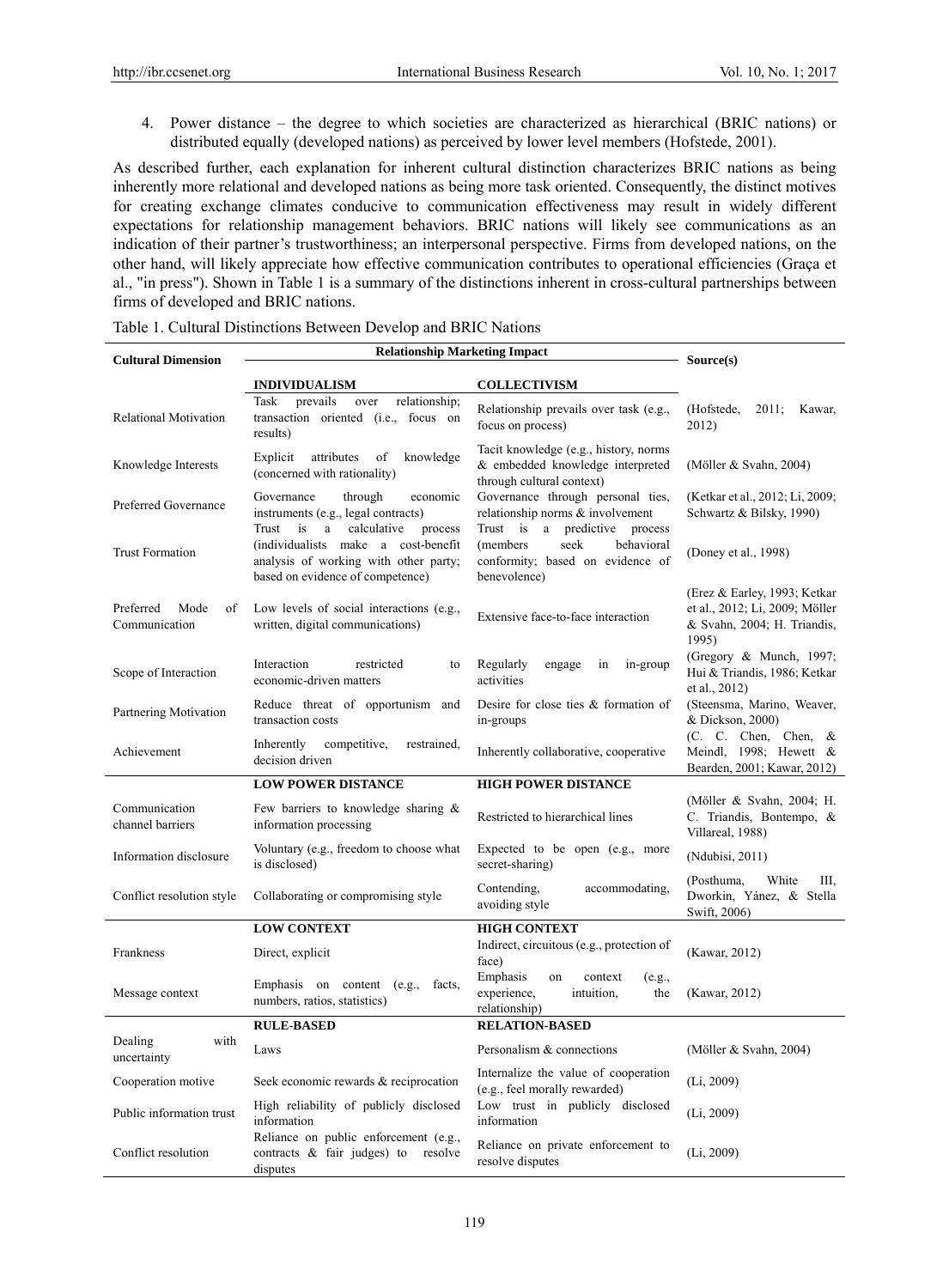## 2.3.1 Relation-based versus Rule-based Behaviors

Researchers in international business strategy argue that economic development and business activities in emerging markets stall when foreign entrants from developed nation firms underestimate the complex interaction of the political, legal and economic institutions in a society. In effect, the stall can be attributed to the inability of developed nation firms to appreciate the larger context of competitive forces stemming from a society's institutional environment. According to Li (2009), "governance mechanism chosen by a firm is not entirely up to the firm; it is primarily determined by the dominant environment of the society in which they conduct business" (p. 4). Consequently, institutions are often assumed as background factors in developed nations where firms operating out of stable, market-based institutional environments can easily dismiss society effects when plotting their IB strategy.

But how different countries conduct their exchanges goes beyond a mere appreciation of the formal institutional factors. Culture, in particular, is viewed "as a part of the informal institutions in the environment that underpin formal institutions" (Peng, Wang, & Jiang, 2008, p. 922). According to Li (2009), culture interacts with the political, legal and economic institutions in a society and affects both economic development and business activities collectively in that society. Consequently, advocates of the institutional view of IB strategy would argue that a sensitivity towards and facilitation of this complex interplay of culture and formal institutional environments can help developed nation partners of emerging nation firms improve partnership growth while stimulating the economic growth of the society in the process.

The key to grasping this complex interplay of institutional environments on internationalization is an appreciation of the rule-based, relation-based or family-based governance mechanisms that guide a firm's business activities. As explained further, developed nations operating under rule-based governance will revert to many traditional strategy mechanisms that create efficiencies at the exchange level. Emerging nations operating under relation-based or family-based environments, on the other hand, will seek interpersonal relationships from their exchange partners that offset the general mistrust in people stemming from deficiencies in rule-base governance (Graça, Barry, & Doney, 2016),

As summarized in Table 1, these varying levels of public mistrust among firms of developed and BRIC nations suggests that their motives for and approaches to working together are quite difference. Emerging nation firms will develop healthy exchange climates to shore up a trust deficiency while building a network of personal relationships to secure reliable information and help resolve conflicts. Developed nation firms will build healthy exchange climates to gain operational efficiencies (Graça et al., "in press").

## 2.3.2 Collectivist versus Individualistic Behaviors

A common characteristic of emerging nations is their collectivist culture. Hofstede (1983) found a negative correlation between a nation's GDP per capita and its collective orientation suggesting that undeveloped and developing nations have a greater cohesion to their social groups as their survival depends on it. In fact, all BRIC nations score high in collectivism. Developed nations like the U.S. on the other hand score high on individualism.

As demonstrated in Table 1, the high self-orientation of firms operating out of individualistic nations results in their having a greater task orientation than their collectivist counterparts. Individualists are driven more by cost benefit calculations in their cooperative pursuits with partners. Communication in partnership setting is perceived as a necessity for ensuring adequate information transfer and the reduction in transaction costs. Similarly, tight cooperation among partners is seen as permitting more efficient sharing of information. This penchant for efficiency often trumps concerns for interpersonal ties. Collectivists, on the other hand, see communications as a way to gauge the trustworthiness of their partners. Stressing the priority of group goals over their own, they are more willing to cooperate, avoid conflict, and emphasize harmony (Rego & Cunha, 2009).

## 2.3.3 High versus Low Power Distance

Another dimension of Hofstede (2001) used to demonstrate distinctions in communicative behaviors is that of power distance. This dimension describes how individuals of a certain cultural class view power relationships (e.g., between superiors and subordinates). Those buyers in nations of high power distance accept that power is spread unequally. Consequently, as demonstrated in Table 1, communications and cooperation can be rather restrictive. As explicit direction is normally taken from superiors, these firms restrict their flow of information to select in-groups. Buyers from developed nations characterized by low power distance feel less restricted to share information horizontally. Their individualistic natures, on the other hand, suggest that such a free flow of sharing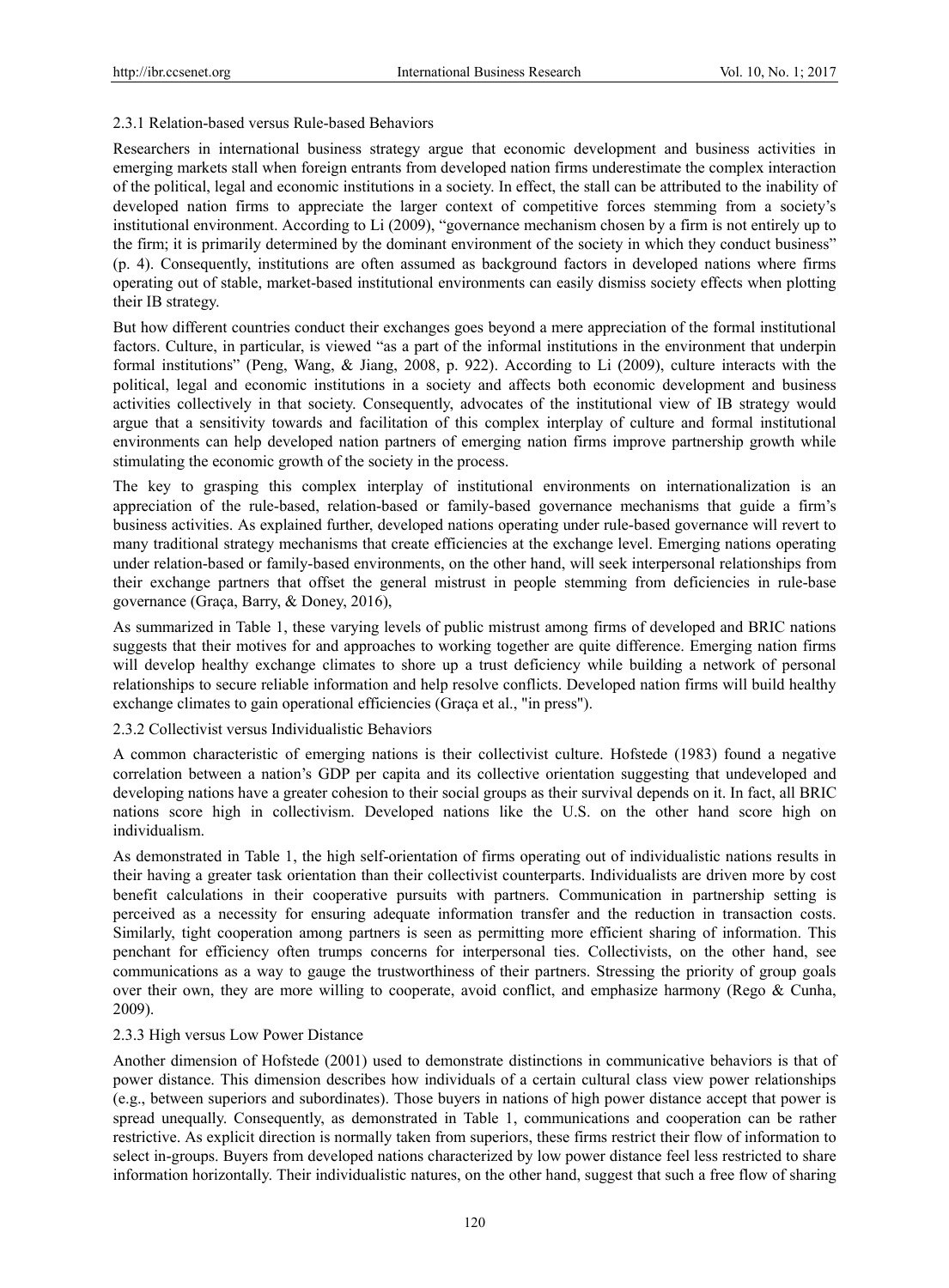is often explicit in nature and is conducted for expectations of reciprocal gains.

2.3.4 High-context versus Low-context Communication

One way to study the role of communication within cultural contexts is to view cultures on a continuum from low to high context. Hall (1976) defines two distinct cultures in the world in terms of how they communicate and interact in relationships. Essentially, he proposes that culture affects every aspect of communication mechanisms, categorizing countries as belonging to either high-context or low-context cultures (Graça et al., "in press").

In high-context cultures, the message is implicit and individuals rely more heavily on the circumstances surrounding the situation to convey and derive meaning. Social cues and body language are used as part of the message; thus how the message is said is more important than what is said. Because meaning is often implicit, lengthy and literal explanations as well as detailed contracts are not desired and for the sake of harmony, 'no' often means 'maybe'(Hall, 1976).

In low-context cultures, the message is explicit and emphasis is placed on the literal meaning of the word. Communication is direct and to the point. Individuals in low-context cultures are often described as logical, factual and direct, placing much emphasis on the accuracy of written and spoken language (Hall, 1976). In low-context societies, "discussion is a means to an end: the deal" (Hall & Whyte, 1960) and meetings serve as a place for negotiating the terms of the contract. Therefore, cooperation is vital in low-context cultures where participants express their opinions openly and objectively in order to arrive at a decision (Hooker, 2012).

Research suggests that the importance placed on cooperation as a precursor to communication effectiveness should be influenced by the culture of a buyer's nation of operation. According to (Chatman, Polzer, Barsade, & Neale, 1998), cooperation emphasizes group accomplishments; so it is generally considered to be a collectivistic trait. But Leonard, Cosans, Pakdil, and Collaborator (2012) study of cooperation across 16 cultures; however, failed to show that cooperation is more valued in some cultures than others.

To effectively understand how culture impacts the influence that cooperation has on communication effectiveness requires a more in-depth understanding of buyer motives to cooperate. Being more economically motivated, buyers of developed nations likely see the benefits of cooperation from a task and transaction cost perspective. This motive is supported by Western research proposing that a reduction in communication barriers during cooperation reduces overall organizational costs (Borman & Motowidlo, 1993; Leonard et al., 2012). When cooperation is viewed as a means to accomplish individual interests and goals, further gains will likely be made in communication effectiveness as suppliers do their part in creating efficiencies. This perspective requires that buyers convince their supplier counterparts that working together is required to accomplish a specific task.

Since emerging nation buyers have a more in-group and interdependent view of their working relationships, they likely view cooperation as a means of creating harmony. But the high context nature of their communications suggests that proactive efforts to cooperate may only add to tacit knowledge and trust building. And because of the culture characterized as having high power distance, buyers of emerging nations may not feel compelled to participate in the open sharing of information across horizontal boundaries. Their cooperation is often restricted to in-group members and superiors. In their study of collaborative behaviors across cultures, Song, Xie, and Dyer (2000) demonstrated that "the positive effect of participative management on the use of collaborative behaviors is stronger in the U.S. and U.K. firms than in Japanese and Chinese (Hong Kong) firms" (p. 62).

Consistent with these findings, we expect that:

H5: Cooperation's positive impact on Communication Effectiveness will be greater in the U.S.

H6: Quality Communication's positive impact on Communication Effectiveness will be greater in the U.S.

The concept of 'saving face' is widely practiced by emerging nation firms, especially in business settings and negotiations. According to Li (2009), conflicts in relational societies are not protected by laws and information. Consequently, individuals in high-context nations avoid at any cost saying anything that might offend a business counterpart, especially when decisions are discussed, conflicts must be resolved in an amicable manner (Hooker, 2012). In addition, Stone, Levy, and Paredes (1996) point out that conflict resolution, uncertainty and frequent renegotiation increase the transaction cost of doing business in Brazil.

Firms from developed nations, on the other hand, have less of a conflict avoidance and more of a collaborative conflict resolution style as demonstrated by Posthuma et al. (2006). Guarded by the objective standards outlined in their legally binding contracts, buyers of developed nation firms are not always concerned with avoiding conflict. Coupled with the aggressive and competitive nature rooted in their individualism, they are less compelled to save face. Much of this apparent insensitivity towards harmonizing stems from having more of a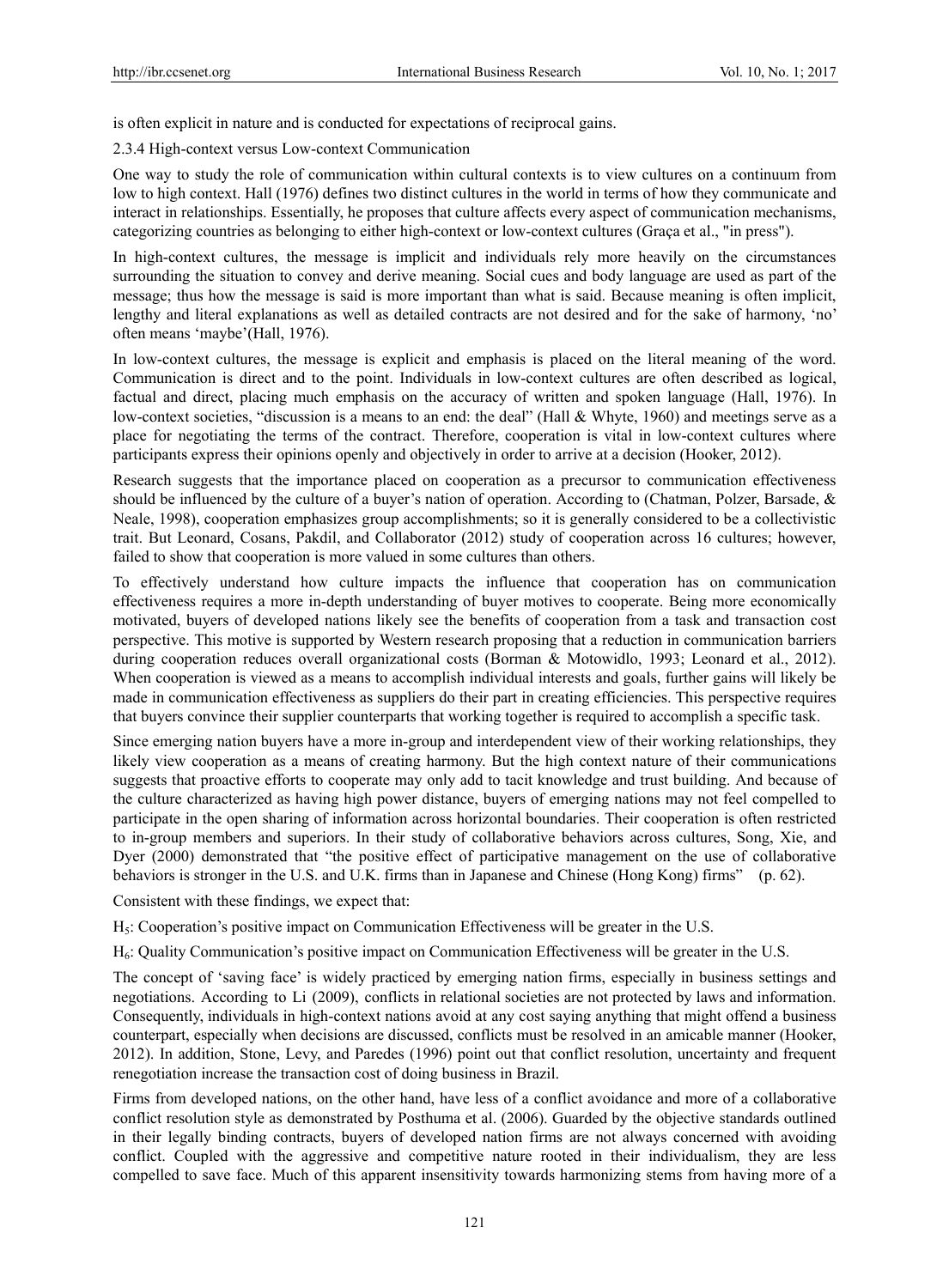task and less of a relational orientation. And as shown in Table 1, the calculative nature of their trust formation process almost excludes partner empathy from the equation. Instead, developed nation firms are often direct and frank in their conflict dealings. Parties who disagree state their views openly, because their differences are resolved by what are regarded as objective standards.

Therefore, we expect the following:

H<sub>7</sub>: Conflict Handling's positive impact on Communication Effectiveness will be greater in Brazil.

H<sub>s</sub>: Two-Way Communication's positive impact on Communication Effectiveness will be greater in Brazil.





#### 3. Methodology and Results

Data were collected via electronic survey from buyers, managers and business owners who were members of one chamber of commerce in the U.S. and one chamber of commerce in Brazil via three separate emails. In Brazil, data was also collected via paper questionnaire due to the low response rate online. We tested for nonresponse bias and differences between the means of early and late as well as electronic versus paper respondents and did not find statistically significant differences (Armstrong & Overton, 1977). The final sample included 169 U.S. and 110 Brazilian respondents. Sample composition is summarized in Table 2:

Table 2. Sample Composition

| <b>Length of Relationship with Supplier</b> | $1 - 5$ Yrs  | $6-10$ Yrs     | 11 > Yrs    |
|---------------------------------------------|--------------|----------------|-------------|
| <b>USA</b> Sample                           | 39.05%       | 37.87%         | 23.08%      |
| <b>BRAZIL Sample</b>                        | 47.27%       | 31.82%         | 20.91%      |
| <b>Responsible for Purchase</b>             | <b>Buver</b> | Non-buyer      |             |
| <b>USA</b> Sample                           | 82.80%       | 17.20%         |             |
| <b>BRAZIL Sample</b>                        | 80.00%       | 20.00%         |             |
| <b>Main Offering</b>                        | Product      | <b>Service</b> | <b>Both</b> |
| <b>USA</b> Sample                           | 40.80%       | 66.90%         | 24.85%      |
| <b>BRAZIL Sample</b>                        | 61.80%       | 55.50%         | 17.27%      |

The original survey was administered in the USA in English and translated and back-translated to Portuguese to assure consistency in meaning when administered in Brazil. We also sought the advice of experts in Brazil on the meaning of the survey items and tested the instrument in both countries (Malhotra, Agarwal, & Petersen, 1996). Measures were adapted from seminal studies in the fields of communication and they were assessed for reliability and validity following J. C. Anderson and Gerbing (1988) two-step approach. Composite reliability scores were greater than 0.70 for each scale indicating internal consistency of the measures (Hair, Black, Babin, & Anderson, 2010). Discriminant validity is demonstrated as correlations between the same variables are larger than correlations between distinct variables. The resulting survey scales and origins are included in Appendix A. Table 3 summarizes the reliability and validity tests for the final scales in the study.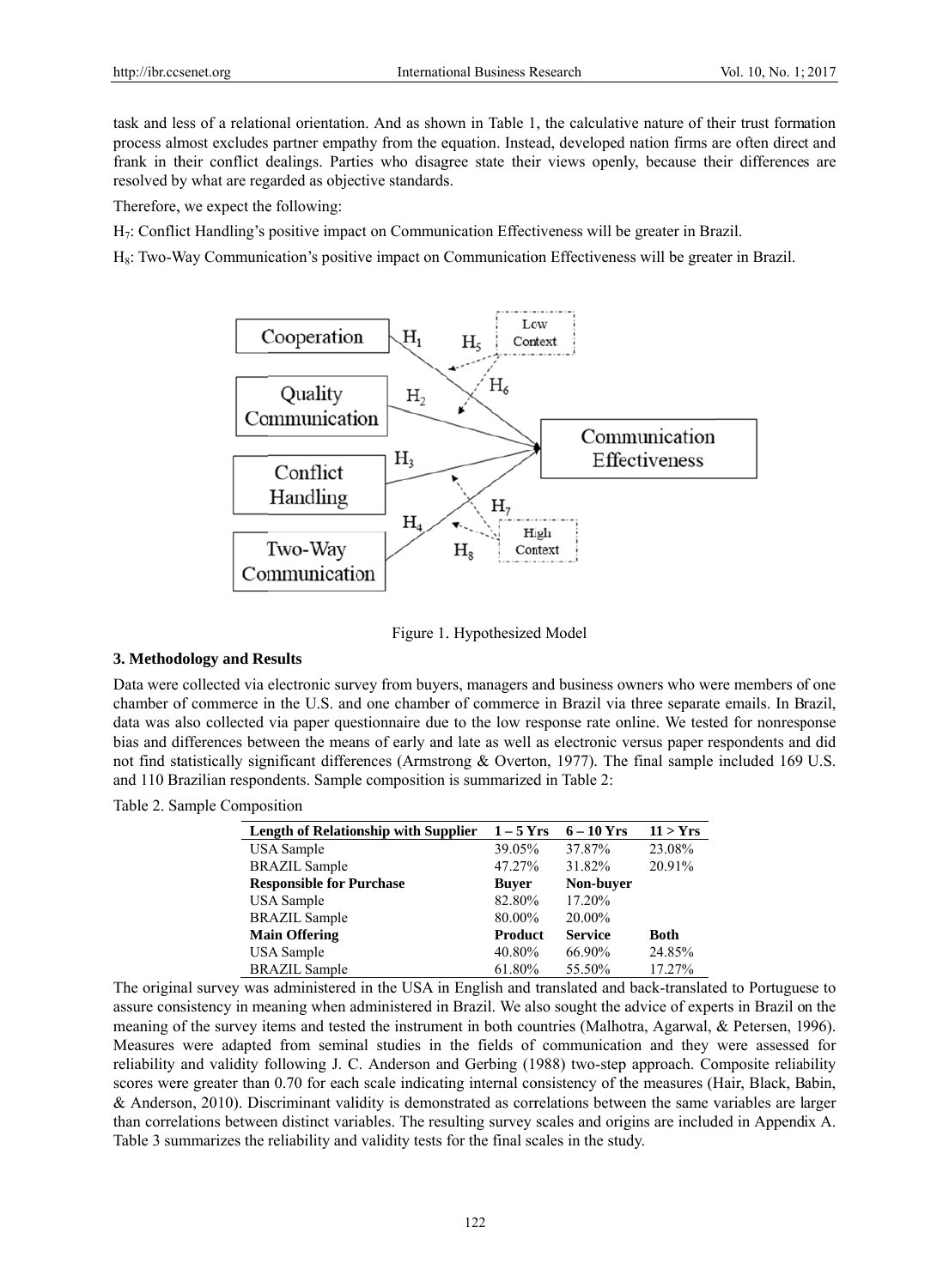|                                    | <b>United States</b> |      |      | <b>Brazil</b> |      |      |       |            |
|------------------------------------|----------------------|------|------|---------------|------|------|-------|------------|
| <b>Scale Name</b>                  | Mean                 | S.D. | CR   | AVE           | Mean | S.D. | CR    | <b>AVE</b> |
| <b>Conflict Resolution</b>         | 5.49                 | ⊟04  | 0.89 | 0.732         | 5.42 | .92  | 0.787 | 0.558      |
| Quality of Communication           | 5.66                 | 1.41 | 0.95 | 0.822         | 5.55 |      | 0.899 | 0.691      |
| Two-way Communication              | 5.08                 | 1.01 | 0.91 | 0.719         | 5.06 | .06  | 0.809 | 0.523      |
| Cooperation                        | 5.00                 | 1.32 | 0.91 | 0.835         | 4.60 | .55  | 0.874 | 0.778      |
| <b>Communication Effectiveness</b> | 5.49                 | 1.22 | 0.89 | 0.797         | 5.64 | 1.25 | 0.833 | 0.725      |

#### Table 3. Cross-cultural Sample Statistics for Measures

The relationships in the model were tested simultaneously using structural equation modeling software. The measurement models demonstrate adequate fit to the data exhibiting convergent validity for both samples. Table 4 summarizes the results.

Table 4. Results of the multi-group analysis and pairwise comparison tests

| <i>Theoretical Variables</i>                                    |               |                                       |               | U.S.    | ß<br><b>Brazil</b> | Ζ<br>Scores |
|-----------------------------------------------------------------|---------------|---------------------------------------|---------------|---------|--------------------|-------------|
| $H_{1 \& 5}$ : Cooperation                                      | $\rightarrow$ | Communication<br>Effectiveness        |               | $45***$ | .18                | $-2.466**$  |
| $H_{2,8,6}$ : Conflict Resolution                               | $\rightarrow$ | Communication<br>Effectiveness        |               | $27***$ | $57**$             | 1.949*      |
| $H_{3 \& 7}$ : Quality of Communication                         | $\rightarrow$ | Communication<br><b>Effectiveness</b> |               | $38***$ | $.26**$            | $-0.570$    |
| $H_{4,8,8}$ : Two-Way Communication                             | $\rightarrow$ | Communication<br>Effectiveness        |               | n/s     | n/s                |             |
| <b>Model Statistics</b><br>$R2$ for Communication Effectiveness | .96           | US.<br>.77                            | <b>Brazil</b> |         |                    |             |

Notes: \*\*\*  $p < 0.01$ ; \*\*  $p < 0.05$ ; \*  $p < 0.10$ ;  $\beta$  = standardized parameter estimates; Z = critical ratio scores Model Fit:  $\chi^2$  (279) = 72.11, p < 01, CFI = .98; IFI = .98; TLI = .97; RMSEA = .051

Shown in Figure 2 are the model results. The first numbers represent U.S. results while the second represent results in Brazil. All values are significant unless otherwise noted. Parameters in bold indicate significant differences ( $p < .10$ ) between the two country groups.



#### Figure 2. Model Results

Two-way communication was not found to be a precursor to communication effectiveness and it was removed from the model. Results show that cooperation between buyer and supplier increase buyer's perception of supplier's communication effectiveness greater in the U.S. Also, conflict handling is the greater determinant of communication effectiveness in Brazil. Quality Communication is a universal predictor of communication effectiveness as its impact is not significantly different between the two groups.

#### **4. Managerial Discussion**

Results indicate that managers should be cognizant of the differences in perceptions regarding communication effectiveness in emerging versus developed markets. Cooperation is found to increase the perception of communication effectiveness in the U.S. more than in Brazil. Buyers in developed countries view conflict as a healthy aspect of business negotiation and are more used to direct communication. However, cooperation is not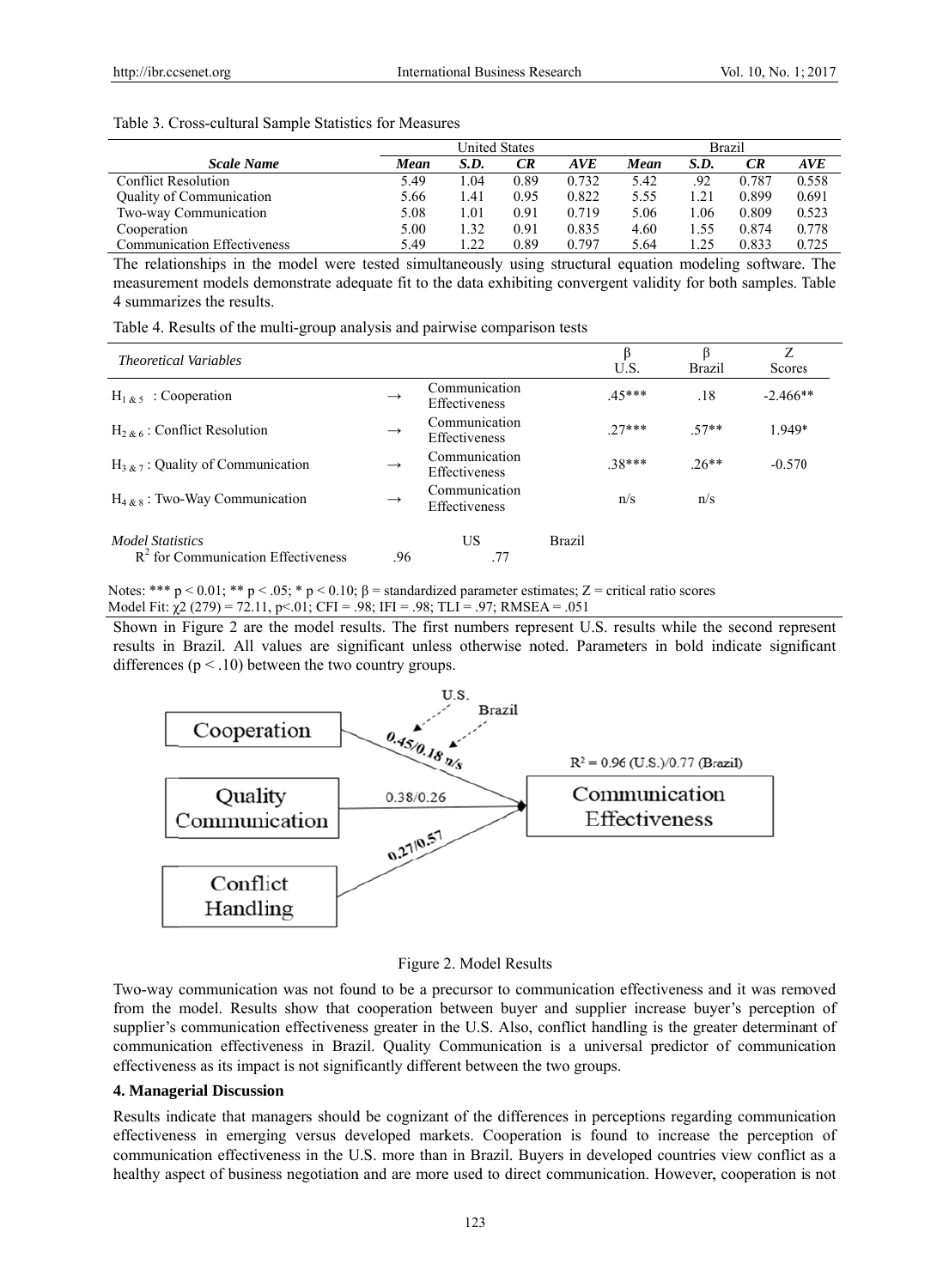always present and is regarded very highly by U.S. buyers. Cooperation is a more effective technique to increase communication effectiveness and manager are recommended to help buyers with anything they may request.

On the other hand, direct communication is often construed as 'conflict' in high-context cultures, thus conflict-handling is regarded as the most important aspect of communication in Brazil. 'Saving-face' is widely practiced and suppliers are advised to avoid controversies and find solutions to issues before they become problems.

Universally, managers and suppliers should pay great attention to the quality of communication provided to buyers. Both U.S. and Brazilian buyer's perception of communication effectiveness is positively influenced by the accuracy, timeliness and completeness of information being exchanged.

## **5. Limitations and Future Research**

Although the insights revealed in this study are promising, a number of limitations restrict its generalizability and relational outcome scope. The derivation of this study's comparative results from a sample of only two countries limits its extendibility to all developed and developing nation dyads. Opportunities for future research include testing the model in other BRIC countries such as China, India and Russia and developed countries such as Canada and the U.K. Future studies of communication effectiveness outcomes are also encouraged. An extension of the model to constructs like trust, commitment and satisfaction, for example, could shed light on how communication effectiveness contributes to lasting partnerships.

#### **References**

- Anderson, E., & Weitz, B. A. (1992). The use of pledges to build and sustain commitment in distribution channels. *Journal of Marketing Research, 29*(1), 18-34. https://doi.org/10.2307/3172490
- Anderson, J. C., & Gerbing, D. W. (1988). Structural equation modeling in practice: A review and recommended two-step approach. *Psychological Bulletin, 103*(3), 411-423. https://doi.org/10.1037/0033-2909.103.3.411
- Anderson, J. C., & Narus, J. A. (1990). A model of distributor firm and manufacturer firm working partnerships. *Journal of Marketing, 54*(1), 42-58. https://doi.org/10.2307/1252172
- Armstrong, S. J., & Overton, T. S. (1977). Estimating nonresponse bias in mail surveys. *Journal of Marketing Research, 14*(3), 396-402. https://doi.org/10.2307/3150783
- Borman, W. C., & Motowidlo, S. (1993). Expanding the criterion domain to include elements of contextual performance. *Personnel Selection in Organizations; San Francisco: Jossey-Bass, 71*.
- Chatman, J. A., Polzer, J. T., Barsade, S. G., & Neale, M. A. (1998). Being different yet feeling similar: The influence of demographic composition and organizational culture on work processes and outcomes. *Administrative Science Quarterly*, 749-780. https://doi.org/10.2307/2393615
- Chen, C. C., Chen, X. P., & Meindl, J. R. (1998). How can cooperation be fostered? The cultural effects of individualism-collectivism. *Academy of Management. The Academy of Management Review, 23*(2), 285-304.
- Chen, Z. X., Shi, Y., & Dong, D. H. (2008). An empirical study of relationship quality in a service setting: A chinese case. *Marketing Intelligence & Planning, 26*(1), 11-25. https://doi.org/10.1108/02634500810847129
- Crosby, L. A., Evans, K. R., & Cowles, D. (1990). Relationship quality in services selling: An interpersonal influence perspective. *Journal of Marketing, 54*(3), 68-81. https://doi.org/10.2307/1251817
- Deresky, H. (2008). *International management: A cross managing borders and cultures* (6th ed.). USA: Pearson.
- Doney, P. M., Cannon, J. P., & Mullen, M. R. (1998). Understanding the influence of national culture on the development of trust. *Academy of management review, 23*(3), 601-620.
- Duncan, T., & Moriarty, S. E. (1998). A communication-based marketing model for managing relationships. *Journal of Marketing, 62*(2), 1-13. https://doi.org/10.2307/1252157
- Erez, M., & Earley, P. C. (1993). *Culture, self-identity, and work*: Oxford University Press on Demand.
- García, R. N., José, S. P. M., & Trespalacios, G. J. A. (2007). Interfunctional trust as a determining factor of a new product performance. *European Journal of Marketing, 41*(5/6), 678-702. https://doi.org/10.1108/03090560710737688
- Graça, S., Barry, J., & Doney, P. (2015). Performance outcomes of behavioral attributes in buyer-supplier relationships. *Journal of Business & Industrial Marketing, 30*(7), 805-816.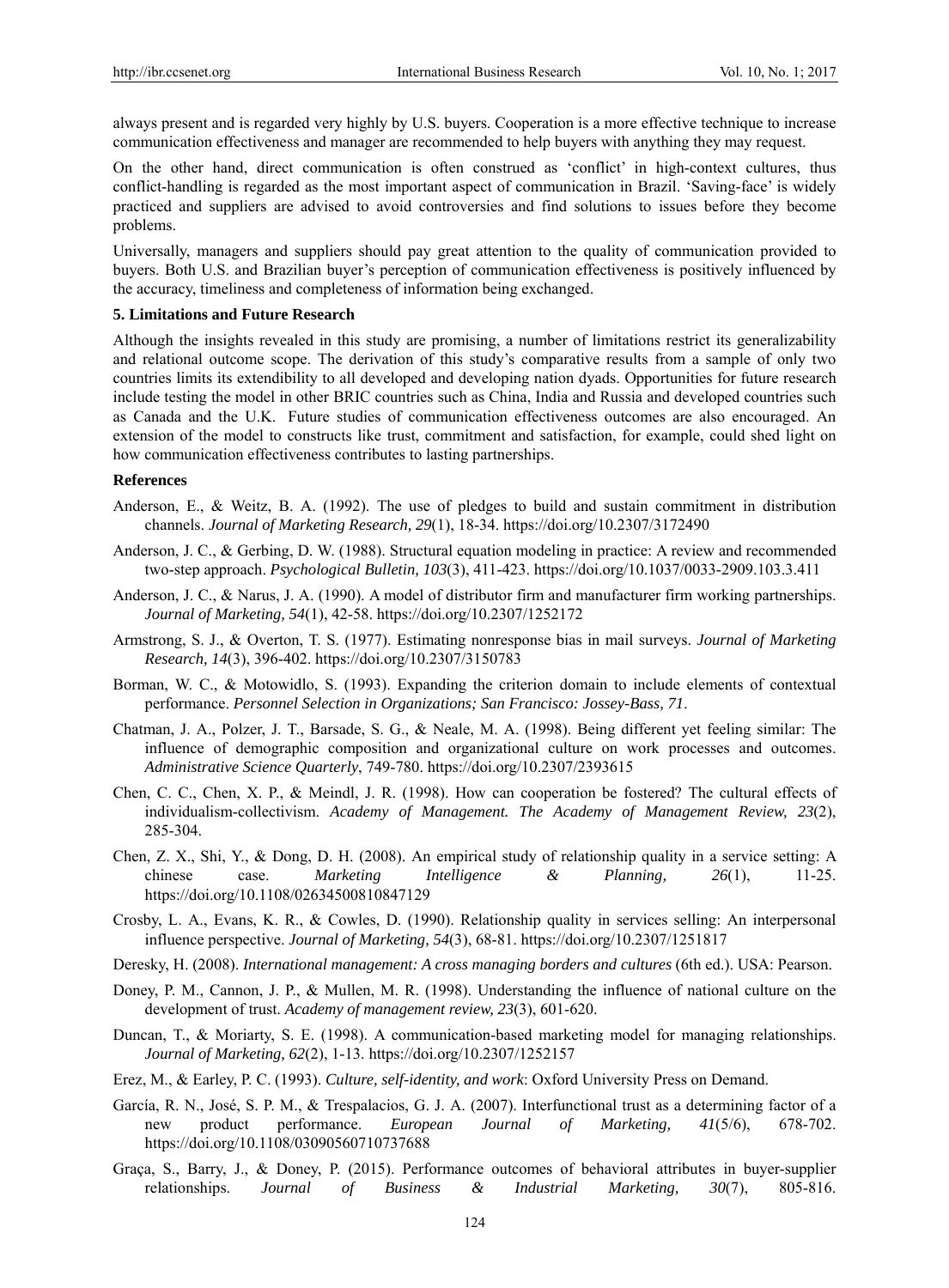https://doi.org/10.1108/JBIM-04-2014-0072

- Graça, S., Barry, J., & Doney, P. (2016). B2b commitment building in emerging markets: The case of Brazil. *Journal of Personal Selling & Sales Management, 36*(2), 105-125. https://doi.org/10.1080/08853134.2016.1188708
- Graça, S., Barry, J., & Doney, P. ("in press"). An institutional view of the communication flows between relation-based and rule-based countries. *International Journal of Emerging Markets, Forthcoming*.
- Gregory, G. D., & Munch, J. M. (1997). Cultural values in international advertising: An examination of familial norms and roles in Mexico. *Psychology & Marketing, 14*(2), 99-119. https://doi.org/10.1002/(SICI)1520-6793(199703)14:2<99::AID-MAR1>3.0.CO;2-I
- Griffith, D. A., & Harvey, M. G. (2001). A resource perspective of global dynamic capabilities. *Journal of International Business Studies, 32*(3), 597-606. https://doi.org/10.1057/palgrave.jibs.8490987
- Hair, J. F., Black, W. C., Babin, B. J., & Anderson, R. E. (2010). *Multivariate data analysis* (7th ed.). New Jersey: Pearson Prentice Hall.
- Hall, E. T. (1976). *Beyond culture*. Garden City, NY: Anchor Press/Doubleday & Company, Inc.
- Hall, E. T., & Whyte, W. F. (1960). Intercultural communication: A guide to men of action. *The International Executive, 2*(4), 14-15. https://doi.org/10.1002/tie.5060020407
- Heide, H. B., & John, G. (1992). Do norms matter inmarketing relationships? *Journal of Marketing, 56*(2), 32-44. https://doi.org/10.2307/1252040
- Hewett, K., & Bearden, W. O. (2001). Dependence, trust, and relational behavior on the part of foreign subsidiary marketing operations: Implications for managing global marketing operations. *Journal of Marketing, 65*(4), 51-66. https://doi.org/10.1509/jmkg.65.4.51.18380
- Hofstede, G. (1983). The cultural relativity of organizational practices and theories. *Journal of International Business Studies, 14*(2), 75-89. https://doi.org/10.1057/palgrave.jibs.8490867
- Hofstede, G. (2001). *Culture's consequences: Comparing values, behaviors, institutions, and organizations across nations* (2nd ed.). Thousand Oaks, CA: Sage Publications.
- Hofstede, G. (2011). Dimensionalizing cultures: The hofstede model in context. *Online readings in psychology and culture, 2*(1). http://dx.doi.org/10.9707/2307-0919.1014
- Hooker, J. (2012). 19 cultural differences in business communication. *The handbook of intercultural discourse and communication, 29*, 389-407. https://doi.org/10.1002/9781118247273.ch19
- Hui, C. H., & Triandis, H. C. (1986). Individualism-collectivism a study of cross-cultural researchers. *Journal of cross-cultural psychology, 17*(2), 225-248. https://doi.org/10.1177/0022002186017002006
- Kawar, T. I. (2012). Cross-cultural differences in management. *International Journal of Business and Social Science, 3*(6), 105-111.
- Ketkar, S., Kock, N., Parente, R., & Verville, J. (2012). The impact of individualism on buyer–supplier relationship norms, trust and market performance: An analysis of data from brazil and the USA. *International Business Review, 21*(5), 782-793. https://doi.org/10.1016/j.ibusrev.2011.09.003
- LaBahn, D. W., & Harich, K. R. (1997). Sensitivity to national business culture: Effects on u.S.-mexican channel relationship performance. *Journal of International Marketing, 5*(4), 29-51.
- Leonard, K. M., Cosans, C., Pakdil, F., & Collaborator, C. (2012). Cooperation across cultures: An examination of the concept in 16 countries. *International Journal of Intercultural Relations, 36*(2), 238-247. https://doi.org/10.1016/j.ijintrel.2011.03.006
- Li, S. (2009). *Managing international business in relation-based versus rule-based countries*. New York, NY: Business Expert Press. https://doi.org/10.4128/9781606490853
- Maditinos, D., Chatzoudes, D., & Tsairidis, C. (2011). Factors affecting erp system implementation effectiveness. *Journal of Enterprise information management, 25*(1), 60-78. https://doi.org/10.1108/17410391211192161
- Malhotra, N. K., Agarwal, J., & Petersen, M. (1996). Methodological issues in cross-cultural marketing research: A state-of-the-art review. *Industrial Marketing Review, 13*(5), 7-43. https://doi.org/10.1108/02651339610131379
- Mohr, J., & Nevin, J. R. (1990). Communication strategies in marketing channels: A theoretical perspective.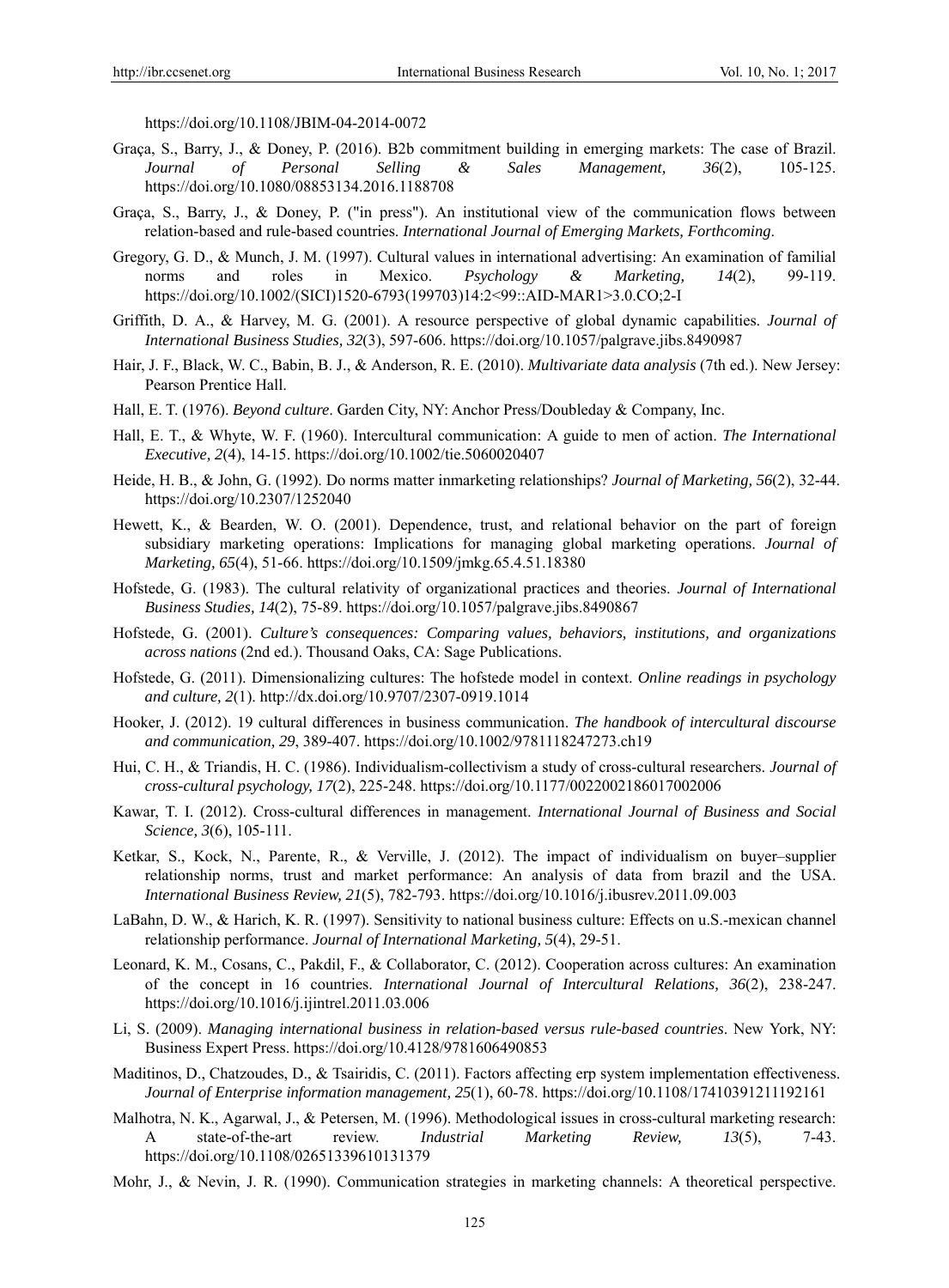*Journal of Marketing, 54*(4), 36-51. https://doi.org/10.2307/1251758

- Mohr, J., & Spekman, R. (1994). Characteristics of partnership success: Partnership attributes, communication behavior, and conflict resolution techniques. *Strategic Management Journal, 15*(2), 135-153. https://doi.org/10.1002/smj.4250150205
- Möller, K., & Svahn, S. (2004). Crossing east-west boundaries: Knowledge sharing in intercultural business networks. *Industrial Marketing Management, 33*(3), 219-228. https://doi.org/10.1016/j.indmarman.2003.10.011
- Ndubisi, N. (2007). Relationship quality antecedents: The malysian retail banking perspective. *International Journal of Quality and Reliability Management, 24*(8), 131-141. https://doi.org/10.1108/02656710710817117
- Ndubisi, N. (2011). Conflict handling, trust and commitment in outsourcing relationship: A chinese and indian study. *Industrial Marketing Management, 40*(1), 109-117. https://doi.org/10.1016/j.indmarman.2010.09.015
- Nes, E. B., Solberg, C. A., & Silkoset, R. (2007). The impact of national culture and communication on exporter–distributor relations and on export performance. *International Business Review, 16*(4), 405-424. https://doi.org/10.1016/j.ibusrev.2007.01.008
- Park, C., Vertinsky, I., & Lee, C. (2012). Korean international joint ventures: How the exchange climate affects tacit knowledge transfer from foreign parents. *International Marketing Review, 29*(2), 151-174. https://doi.org/10.1108/02651331211216961
- Peng, M. W., Wang, D. Y., & Jiang, Y. (2008). An institution-based view of international business strategy: A focus on emerging economies. *Journal of International Business Studies, 39*(5), 920-936. https://doi.org/10.1057/palgrave.jibs.8400377
- Posthuma, R. A., White III, G. O., Dworkin, J. B., Yánez, O., & Stella, S. M. (2006). Conflict resolution styles between co-workers in us and mexican cultures. *International Journal of Conflict Management, 17*(3), 242-260. https://doi.org/10.1108/10444060610742344
- Rego, A., & Cunha, M. P. (2009). How individualism–collectivism orientations predict happiness in a collectivistic context. *Journal of Happiness Studies, 10*(1), 19-35. https://doi.org/10.1007/s10902-007-9059-0
- Robson, J. M., Skarmeas, D., & Spyropoulou, S. (2006). Behavioral attributes and performance in international strategic alliances. *International Marketing Review, 23*(6), 585-609. https://doi.org/10.1108/02651330610712120
- Schwartz, S. H., & Bilsky, W. (1990). Toward a theory of the universal content and structure of values: Extensions and cross-cultural replications. *Journal of Personality and Social Psychology, 58*(5), 878-891. https://doi.org/10.1037/0022-3514.58.5.878
- Sharma, N., & Patterson, P. G. (1999). The impact of communication effectiveness and service quality on relationship commitment in consumer, professional services. *Journal of service Marketing, 13*(2), 151-170. https://doi.org/10.1108/08876049910266059
- Smith, B. (1998a). Buyer-seller relationships: Bonds, relationship management, and sex-type. *Revue Canadienne des Sciences de L'Administration, 15*(1), 76-92. https://doi.org/10.1111/j.1936-4490.1998.tb00153.x
- Smith, B. (1998b). Buyer-seller relationships: Similarity, relationship management, and quality. *Psychology & Marketing, 15*(1), 3-21. https://doi.org/10.1002/(SICI)1520-6793(199801)15:1<3::AID-MAR2>3.0.CO;2-I
- Song, X. M., Xie, J., & Dyer, B. (2000). Antecedents and consequences of marketing managers' conflict-handling behaviors. *Journal of Marketing, 64*(1), 50-66. https://doi.org/10.1509/jmkg.64.1.50.17989
- Steensma, H. K., Marino, L., Weaver, K. M., & Dickson, P. H. (2000). The influence of national culture on the formation of technology alliances by entrepreneurial firms. *Academy of management journal, 43*(5), 951-973. https://doi.org/10.2307/1556421
- Stone, A., Levy, B., & Paredes, R. (1996). *Public institutions and private transactions: A comparative analysis of the legal and regulatory environment for business transactions in Brazil and Chile*. In L. Alston, T. Eggertsson & D. North (Eds.), Empirical studies in institutional change (pp. 95-128). Cambridge, UK: Cambridge University Press. https://doi.org/10.1017/CBO9781139174633.010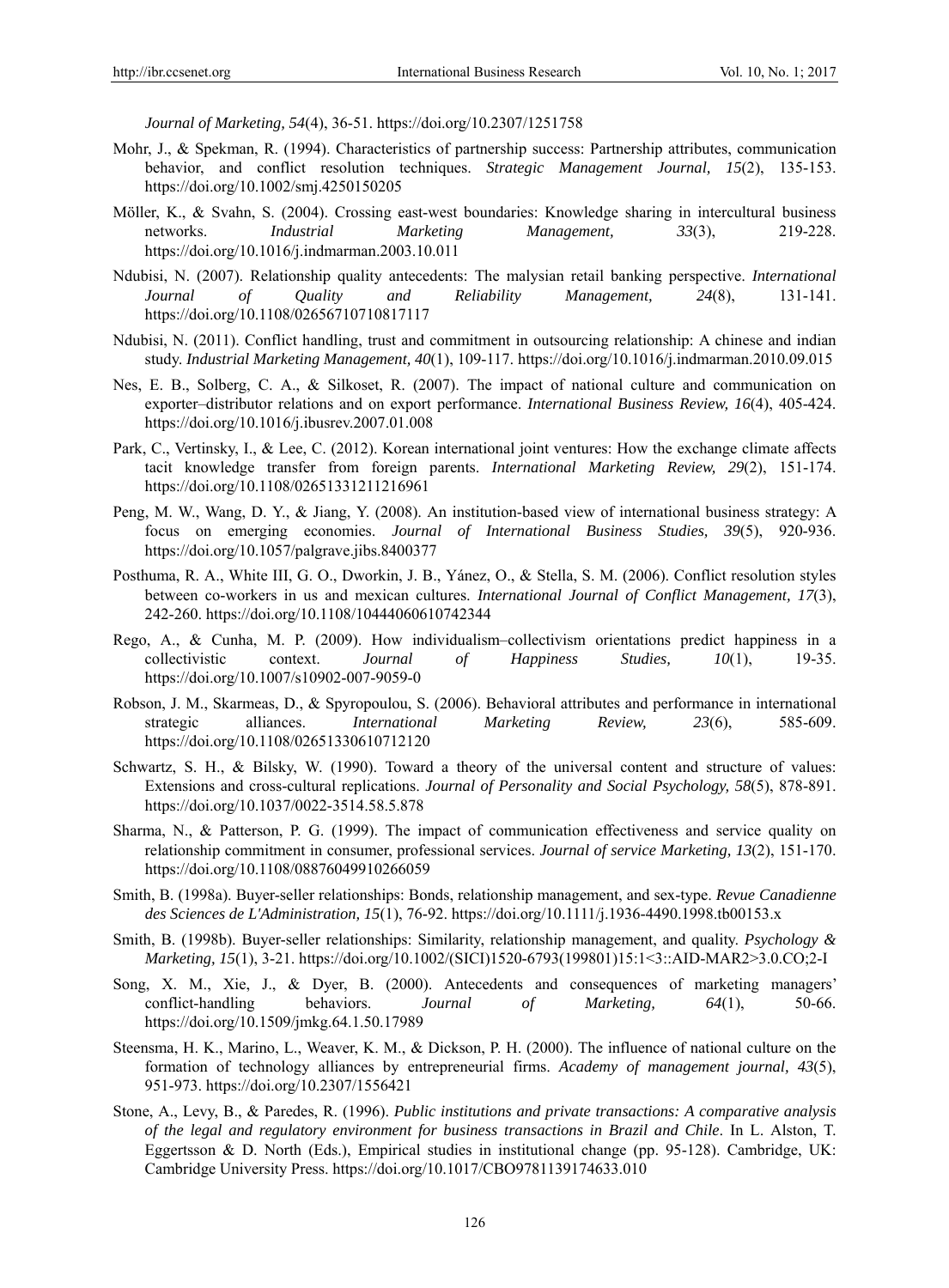- Styles, C., Patterson, P. G., & Ahmed, F. (2008). A relational model of export performance. *Journal of International Business Studies, 39*(5), 880-900. https://doi.org/10.1057/palgrave.jibs.8400385
- Triandis, H. (1995). *Individualism & collectivism*: Westview press.
- Triandis, H. C., Bontempo, R., & Villareal, M. J. (1988). Individualism and collectivism: Cross-cultural perspectives on self-ingroup relationships. *Journal of Personality and Social Psychology, 54*(2), 323-338. https://doi.org/10.1037/0022-3514.54.2.323
- Tuten, T. L., & Urban, D. J. (2001). An expanded model of business-to-business partnership formation and success. *Industrial marketing management, 30(2)*, 149-164. https://doi.org/10.1016/S0019-8501(00)00140-1
- Vieira, V. A., Monteiro, P. R., & Veiga, R. T. (2011). Relationship marketing in supply chain: An empirical analysis in the brazilian service sector. *Journal of Business & Industrial Marketing, 26*(7), 524-531. https://doi.org/10.1108/08858621111162325